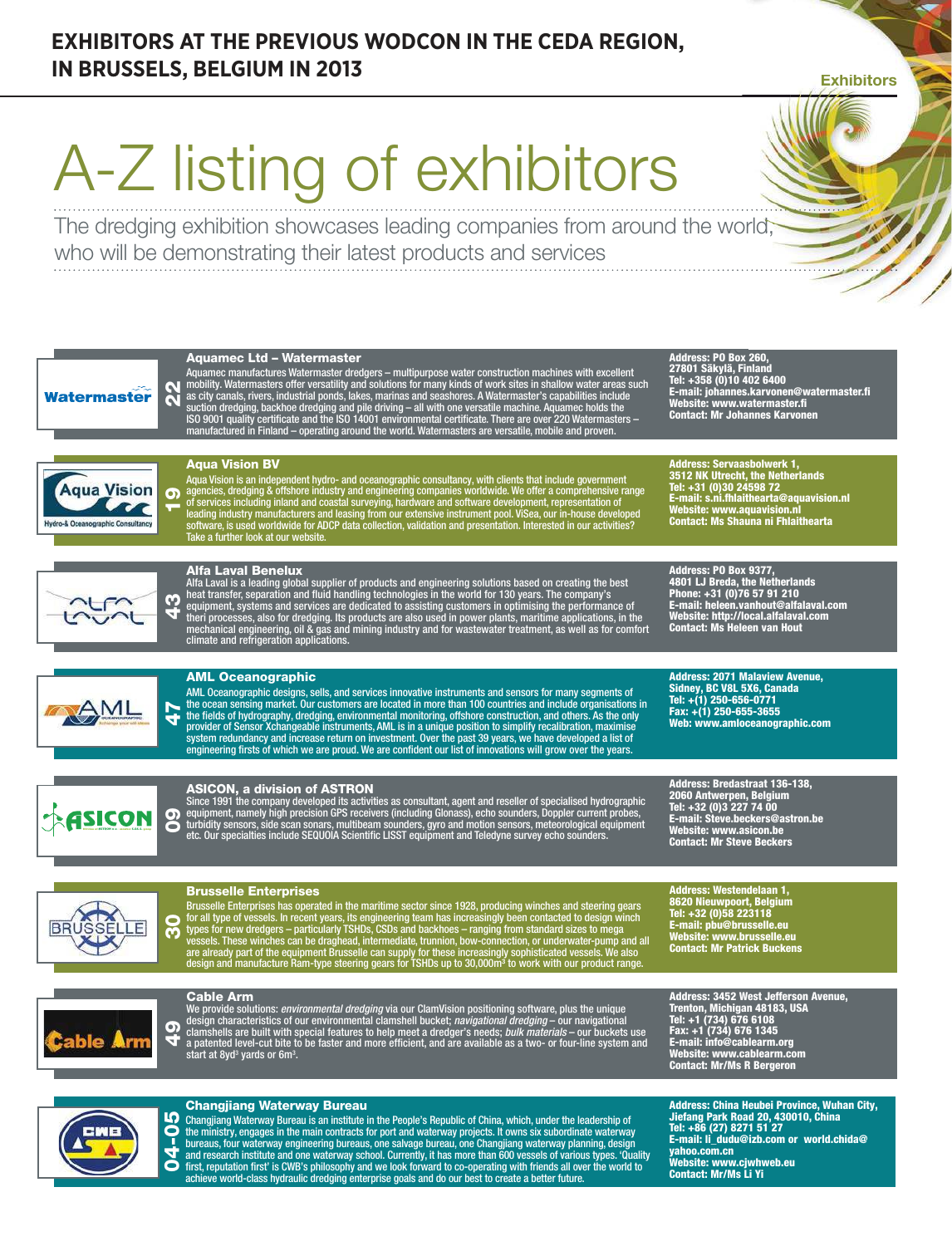## **Exhibitors**



| œ<br>0<br>中国交通建设<br>HINA COMMUNICATIONS CONSTRUCTION<br>N<br>O                   | <b>China Communications Construction Company (CCCC)</b><br>Initiated and founded by China Communications Construction Group in 2006. CCCC is the first large-scale<br>state-owned transportation infrastructure company entering the overseas capital market (H shares were listed<br>on the main board of the Hong Kong Stock Exchange in 2006). It ranked 216 in the FORTUNE 500 firms in 2012.<br>CCCC is primarily engaged in the design and construction of transportation infrastructure, dredging and<br>heavy machinery manufacturing businesses. Dredging is one of CCCC's major businesses and stands first in<br>the world in the aspects of installed power in dredging ships, as well as dredging capacity.                        | Address: No 85 Deshengmenwai Street,<br>Xicheng District, Beijing 100088, China<br>Tel: +86 (10) 8201 6263<br>E-mail: ygzhuchec@yahoo.com.cn or<br>world.chida@yahoo.com.cn<br>Website: http://en.ccccltd.cn<br><b>Contact: Mr Zhu Yuguang</b> |
|----------------------------------------------------------------------------------|-------------------------------------------------------------------------------------------------------------------------------------------------------------------------------------------------------------------------------------------------------------------------------------------------------------------------------------------------------------------------------------------------------------------------------------------------------------------------------------------------------------------------------------------------------------------------------------------------------------------------------------------------------------------------------------------------------------------------------------------------|------------------------------------------------------------------------------------------------------------------------------------------------------------------------------------------------------------------------------------------------|
| <b>Confinental &amp;</b><br>တ<br><b>CONTITECH</b><br>C                           | Contitech Fluid Technology - Eddelbüttel+Schneider Gmbh<br>Founded in 1925 as a trading and engineering office, Eddelbüttel+Schneider GmbH is part of the ContiTech<br>Group. For more than 80 years, we have specialised in the development, design, production and distribution of<br>big bore rubber hoses with inner diameters up to 1,400mm and lengths up to 36,000mm – eg for handling fluid<br>dredged material, such as sand and gravel, coral, brine and many other products. E+S hoses are designed for<br>service in dredger-, sewage- and water-intake lines, as required by power plants and similar applications. Our<br>specific and highly developed know-how and patents secure our top position in the international market. | Address: Hannoversche Strasse 88, 21079<br><b>Hamburg, Germany</b><br>Tel: +49 (0)40 767 366 0<br>E-mail: Florian.Schmidt-Bormann@<br>fluid.contitech.de<br>Website: www.e-s.de<br><b>Contact: Mr Florian Schmidt-Bormann</b>                  |
| $\bullet$<br>DAMEN<br>Q<br>DAMEN DREDGING EQUIPMENT<br>Ñ                         | Damen Dredging Equipment - Damen Shipyards<br>Damen Dredging Equipment is a specialised supplier of dredging equipment and dredging instrumentation<br>and automation. The company, based in Nijkerk, the Netherlands, has over 70 years of experience in the<br>construction of dredging equipment serving the worldwide dredging industry. The dredging tools it makes<br>are all built to specific customer requirements, making use of a wide range of standard equipment. The<br>$\blacksquare$ company is fully owned by the Damen Shipyards Group.                                                                                                                                                                                       | Address: Industrieterrein Avelingen West 20,<br>4202 MS, Gorinchem, the Netherlands<br>Tel: +31 (0)183 65 5260<br>E-mail: rwi@damen.nl<br>Website: www.damendredging.com<br><b>Contact: Ms Rosemarijn Wijmans</b>                              |
| Deltares<br>Enabling Delta Life<br>$\overline{\mathbf{N}}$                       | <b>Deltares</b><br>Deltares is an independent applied research institute for applied research in the field of water, subsurface<br>and infrastructure. We work worldwide on smart solutions, innovations and applications for people,<br>environment and society. Our main focus is on deltas, coastal regions and river basins. We work closely<br>with governments, businesses, other research institutes and universities, at home and abroad. Our motto is<br>'enabling delta life'. Knowledge is our core business. Ours can be used in and for society and the quality of<br>our expertise and advice is foremost. Furthermore, our software and models are freely availabie.                                                             | <b>Address: Rotterdamseweg 185,</b><br>2629 HD Delft, the Netherlands<br>Tel: +31 (0)88 335 8442<br>E-mail: Astrid.vanBragt@deltares.nl<br>Website: www.deltares.nl<br><b>Contact: Mrs Astrid van Bragt</b>                                    |
| Ю<br><b>DEME</b><br>G)<br><b>Dredging, Environmental</b><br>& Marine Engineering | <b>DEME NV</b><br>DEME (Dredging, Environmental and Marine Engineering) has won a prominent position on the world market<br>in a number of highly specialised and complex hydraulic disciplines. The group has diversified from dredging<br>operations and land reclamation to marine engineering projects at sea, services to oil and gas companies,<br>installation of offshore wind farms, environmental activities such as soil remediation, sludge recycling and<br>revalidation of brownfields and wreck clearance. Its investment in high-tech equipment means it has one of<br>the most modern, high-tech and versatile fleets for dredging and marine engineering.                                                                     | Address: Haven 1025 - Scheldediik 30.<br>2070 Zwijndrecht, Belgium<br>Tel: +32 (0)3 250 53 69<br>E-mail: Hoorelbeke.Karen@deme.be or<br>Wittemans.Ann@deme.be<br>Website: www.deme.be<br><b>Contact: Ms Eva Boeckling</b>                      |
|                                                                                  | <b>DHI</b><br>DHI is an independent research and consultancy not-for-profit organisation. We advance technological<br>development, governance and competence in the fields of water, environment and health and offer a<br>wide range of consulting and policy services, as well as a leading edge technologies. Competencies<br>include numerical modelling, environmental laboratories and scale model test facilities, field surveys and<br>monitoring programmes, and institutional capacity building and training.                                                                                                                                                                                                                         | <b>Address: Agern Allé 5</b><br>DK-2970 Hørsholm<br><b>Denmark</b><br>Tel: +45 4516 9200<br>E-mail: anj@dhigroup.com<br>Website: www.dhigroup.com                                                                                              |
| nautical innovations                                                             | dotOcean<br>dotOcean created the GraviProbe, a free fall penetrometer characterising sediments and mud layers. It's<br><b>CCCCI COLORY</b> mainly used by leading ports and dredging companies to optimise their dredging efforts, follow up sediment<br>CCCI <b>COLORY</b> consolidation and (re)define the nautical depth. dotOcean also gives advice on innov<br>strategies for ports and narbours.                                                                                                                                                                                                                                                                                                                                          | Address: Bedrijvencentrum Brugge,<br>Lieven Bauwensstraat 20,<br>8200 Brugge, Belgium<br>Tel: +32 (0)50 68 30 54<br>E-mail: sebastien@dotocean.eu<br>Website: www.dotocean.eu<br><b>Contact: Mr Sebastien Deprez</b>                           |
| <b>E-CRANE</b><br>$\overline{\mathbf{c}}$                                        | <b>E-Crane Worldwide (Indusign NV)</b><br>JE-Crane Worldwide, better known as E-Cranes, is the leader in the design and construction of hydraulic<br>balanced cranes. These are designed and used for high volume bulk material handling in ports and floating<br>terminals around the world where the key factors are low cost per ton of material handled, long machine<br>(Children and reliability. Machines are designed and built according to the highest classifications and are<br>often used 24/7. For more information please visit our website.                                                                                                                                                                                     | <b>Address: Koekoeklaan 53,</b><br>9991 Adegem, Belgium<br>Tel: +32 (0)9 378 06 45<br>E-mail: ann-sophie.degroote@e-crane.com<br>Website: www.e-crane.com<br><b>Contact: Ms Ann-Sophie Degroote</b>                                            |
| $\boldsymbol{\Theta}$<br><b>EMSTEC</b><br>m                                      | <b>EMSTEC</b><br>EMSTEC is a world player for hoses, oil transfer hoses, marine equipment and mechanical engineering for the<br>dredging, offshore and marine-related and environmental projects. Both in the design and execution phases,<br>key activities are carried out by the company's in-house engineers. Combining diverse activities, EMSTEC can<br>offer an overall package and execute large-scale projects from start to finish. It can react quickly to customer<br>requirements for technical development, special designs, delivery times, or choice of materials and delivers a<br>wide range of high quality products for new development, replacement or spares.                                                             | <b>Address: Gewerbering 8,</b><br>22113 Oststeinbek, Germany<br>Tel: +49 (0)40 79 686 345<br>E-mail: egbert@denialink.com or<br>info@emstec.net<br>Website: www.emstec.net<br><b>Contact: Mr Egbert Wibbelink</b>                              |
| GEOXYZ<br>10                                                                     | <b>GEOxyz</b><br>GEOxyz is an independent company, specialising in hydrographic, geophysical & geotechnical surveys.<br>Through our local offices and representatives in Belgium, the Netherlands, France and the UK, we provide our<br>services to local authorities, the dredging, marine construction and offshore industries and also to consulting                                                                                                                                                                                                                                                                                                                                                                                         | Address: Harelbeekstraat 104D,<br>8550 Zwevegem, Belgium<br>Tel: +32 (0)56 70 68 48<br>E-mail: charlotte.vanpeteghem@geoxyz.be<br>Website: www.geoxyz.be                                                                                       |



GEOxyz is an independent company, specialising in hydrographic, geophysical & geotechnical surveys.<br>Through our local offices and representatives in Belgium, the Netherlands, France and the UK, we provide our<br>services to l

8550 Zwevegem, Belgium<br>Tel: +32 (0)56 70 68 48<br>E-mail: charlotte.vanpeteghem@geoxyz.be<br>Website: www.geoxyz.be<br>Contact: Ms Charlotte Vanpeteghem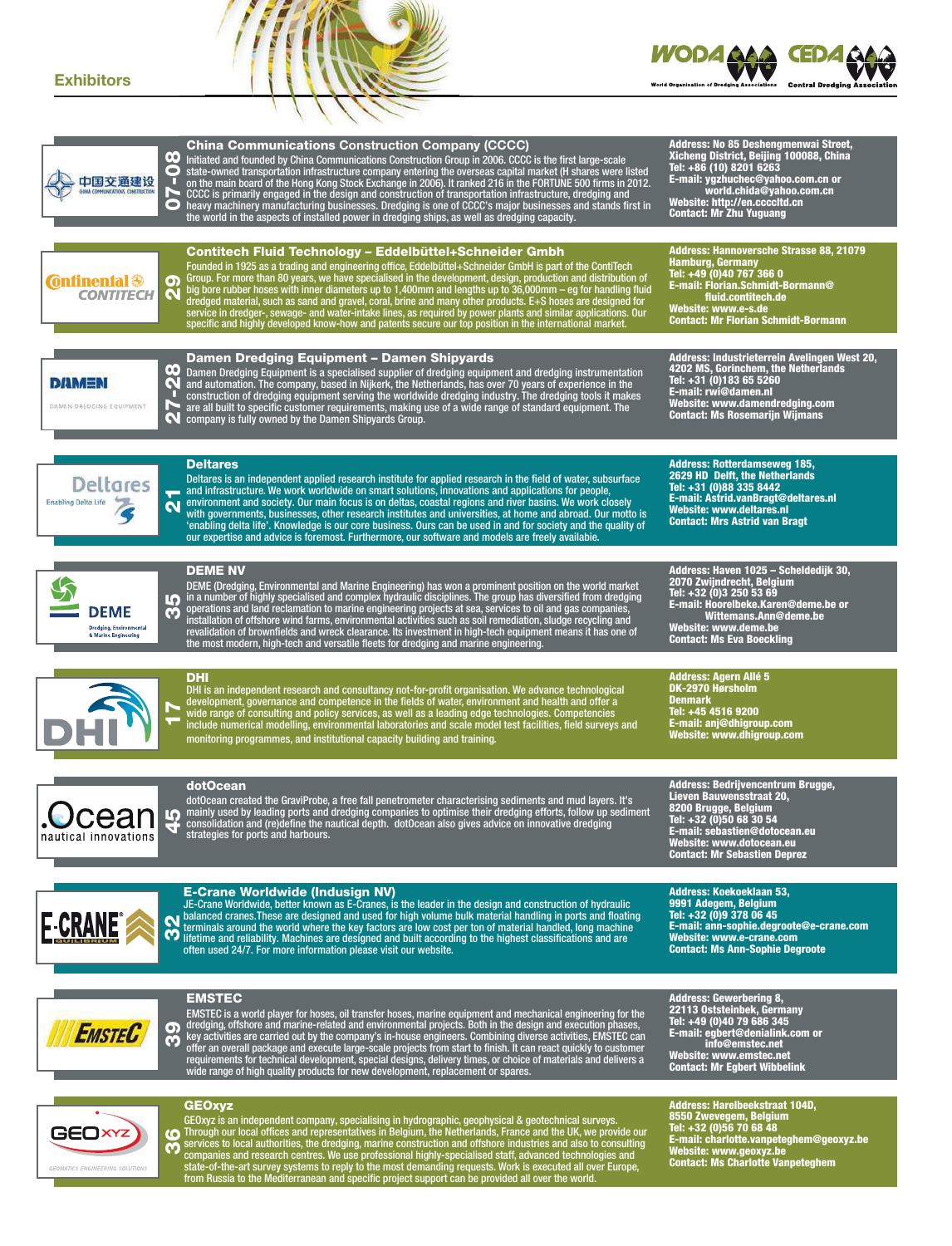

YSS



| 6<br>Global Industrial Suppl                                                               | <b>Global Industrial Supply Co Ltd</b><br>Global Industrial Supply (GIS), a new Beijing-based Sino-Swiss joint venture, mainly engages in logistics and<br>procurement services for the machinery manufacturing sector. Its main business scope is dredger hoses,<br>steel pipe, marine machinery, hydraulic equipment, casting, forging parts, automobile casting parts, and light<br>industry products. Dredger hose and steel pipe are the main products of the dredging products department.<br>With an ISO 9001 certificate, its products are exported all over the world, including to Belgium, Holland,<br>Egypt, Singapore, USA, Korea and Japan. Come to GIS, for business and friendship.            | Address: A-1 Xi Hai DONG, Yan De Sheng, Men<br>Nei Street, Beijing 100035, China<br>Tel: +86 (10) 64031023<br>E-mail: wuw@bj-gis.com or<br>world.chida@yahoo.com.cn<br>Website: www.bj-gis.com<br><b>Contact: Mr/Ms Bei Sing</b>                         |
|--------------------------------------------------------------------------------------------|----------------------------------------------------------------------------------------------------------------------------------------------------------------------------------------------------------------------------------------------------------------------------------------------------------------------------------------------------------------------------------------------------------------------------------------------------------------------------------------------------------------------------------------------------------------------------------------------------------------------------------------------------------------------------------------------------------------|----------------------------------------------------------------------------------------------------------------------------------------------------------------------------------------------------------------------------------------------------------|
| 4<br><b>HollandOMT</b>                                                                     | <b>Holland Marine Technologies</b><br>HollandMT is a leading engineering & contracting company providing innovative dredge engineering and<br>equipment packages to dredging contractors and shipyards worldwide. Its experienced engineers and project<br>managers respond rapidly and professionally to clients' needs. With its practical approach, in-house expertise<br>and reputable co-makers, HollandMT is equipped to integrate customer-specific requirements with first-class<br>design, highest fabrication standards and competitive price levels – whether it's a single gate-valve or a<br>complete dredging system for a trailing suction hopper dredger. We're ready to meet any requirement. | <b>Address: Pompmoleniaan 13,</b><br><b>3447 GK Woerden, the Netherlands</b><br>Tel: +31 (0)348 416075<br>E-mail: jwdewit@hollandmt.com<br>Website: www.hollandmt.com<br><b>Contact: Mr Jan Willem de Wit</b>                                            |
| HR Wallingford<br><b>10</b><br>Working with water                                          | <b>HR Wallingford</b><br>We're an independent civil engineering and environmental hydraulics organisation delivering practical<br>solutions to complex water-related challenges faced by our international clients. A dynamicresearch<br>programme underpins all that we do and keeps us at the leading edge. Our unique mix of know-how, assets<br>and facilities includes state of the art physical modelling laboratories, a full range of numerical modelling tools<br>and enthusiastic people. Based in the UK, we reach clients and partners globally through a network of offices,<br>agents and alliances.                                                                                             | <b>Howbery Park</b><br><b>Wallingford</b><br><b>Oxfordshire</b><br><b>OX10 8BA</b><br>Tel: +44 (0)1491 822299<br>E-mail: s.cork@hrwallingford.co.uk<br>Website: www.hrwallingford.co.uk                                                                  |
| 0<br><b>IADC</b><br><b>INTERNATIONAL</b><br>ASSOCIATION OF<br>DREDGING<br><b>COMPANIES</b> | <b>IADC</b><br>IADC $-$ International Association of Dredging Companies $-$ is the global umbrella organisation for contractors<br>in the private dredging industry. IADC's mission is to inform the world about the fundamental need for<br>dredging and the economic, social, technological and environmental benefits thereof; improve the international<br>business climate for the private dredging industry; promote fair contract conditions and fair competition within<br>the dredging markets; promote worldwide the standards of professional conduct which form the basis for all<br>members' operations; and promote the industry as an innovative one with attractive career opportunities.      | Address: PO Box 80521. 2508 GM,<br>The Hague, the Netherlands<br>Tel: +31 (0)70 352 33 34<br>E-mail: Taal@iadc-dredging.com<br>Website: www.iadc-dredging.com<br><b>Contact: Ms Melanie Taal</b>                                                         |
| <b>MERWEDE</b>                                                                             | <b>IHC Merwede</b><br>O IHC Merwede focuses on the development of design and construction activities for maritime customers<br>T N'<br>including dredging operators, oil & gas corporations, offshore contractors and government authorities. It's<br>the global leader in efficient dredging and mining vessels and equipment, with experience accumulated over<br><b>- 29</b><br>19<br>decades, and a reliable supplier of custom-built ships and supplies for offshore construction. With in-house<br>engineering expertise, it manufactures innovative vessels and advanced equipment, provides life-cycle<br>support and develops optimum product performance and long-term partnerships.                 | Address: Molendijk 94,<br>3361 EP Sliedrecht, the Netherlands<br>Tel: +31 (0)184 43 64 13<br>E-mail: ka.jansen@ihcmerwede.com<br>Website: www.ihcmerwede.com<br><b>Contact: Ms Katja Jansen</b>                                                          |
| Ŧ<br>Jan De Nul                                                                            | <b>Jan De Nul Group</b><br>People and vessels is the driving force behind Jan De Nul Group. Thanks to skilled employees and an<br>ultramodern fleet, Jan De Nul Group ranks at the top of the international dredging industry as well as<br>being one of the largest civil engineering and environmental contractors. The supporting services of the<br>dredging, civil and environmental division enable Jan De Nul Group to perform large-scale projects to its<br>clients' satisfaction, whether this concerns a Palm Island in Dubai, a new port facility in Australia or the<br>construction of the new locks in the Panama Canal.                                                                        | Address: Tragel 60, 9308,<br><b>Hofstade-Aalst, Belgium</b><br>Tel: +32 (0)53 78 17 60<br>E-mail: heleen.schellinck@jandenul.com<br>Website: www.jandenul.com<br><b>Contact: Ms Heleen Schellinck</b>                                                    |
|                                                                                            | Jiangsu Huaxia Heavy Industry Co<br>Jiangsu Huaxia Heavy Industry Co was established in 2009, with registered capital of RMB 80M yuan.<br>t is a research &development, production and sales enterprise which specialises in marine dredging<br>equipment and complete dredging vessels. It covers an area of 105,228m <sup>2</sup> and employs about 360 staff and<br>workers; fixed assets are nearly RMB 500M yuan. It has passed IS09001:2008 quality management system<br>certification, and is a member of the China Dredging Association.                                                                                                                                                               | Address: Yinbin Road, Yonganzhou Town,<br>Gaogand District, 225300 Taizhou, China<br>Tel: +86 (523) 8613 7498<br>E-mail: tzhxjx@163.com or<br>world.chida@yahoo.com.cn<br>Website: www.jshxzg.com<br><b>Contact: Ms Sherry</b>                           |
| MACHINEFABRIEK<br><b>L. STRAATMAN BV</b><br>₹                                              | <b>Machinefabriek L Straatman BV</b><br>Machinefabriek L Straatman is a well-known supplier of dredging and mooring equipment. With years of<br>experience, we are specialists in a safe connection between the ship and the floating pipeline. In our own<br>production facility in Holland, we build bow discharge installations, pinch ball joints and turning glands.<br>Apart from the dredging market, we also have a complete package of guickrelease mooring and towing<br>equipment, including load monitoring and berthing systems. With our focus on high quality and reliability,<br>we can meet the requirements of the world's leading dredging companies, as well as ports and harbours.        | Address: Lindtsediik 54. PO Box 169.<br>3330 AD Zwijndrecht, the Netherlands<br>Tel: +31 (0) 78 612 53 00<br>E-mail: info@mfstraatman.nl<br>Website: www.mfstraatman.nl<br><b>Contact: Mr Gertjan Strietman</b>                                          |
| <b>MARINESTAR</b>                                                                          | <b>Marinestar - Fugro Satellite Positioning BV</b><br>Marinestar's high performance positioning products and services (delivered to you by Fugro Satellite<br>Positioning) are able to meet a varied range of applications in dredging, marine construction, cable lay and<br>hydrographic survey. Marinestar's services deliver decimeter accuracies in the XY&Z, in high availability,<br>using 10 overlapping L-band satellite beams. With standard GPS and GLONASS as options, a double<br>navigation satellite constellation is made available. Our redundant infrastructure and 24/7 global customer<br>service makes this precise positioning service the exact tool you need!                          | Address: Dillenburgsingel 69, 2263 HW<br>Leidschendam / PO Box 113, 2260 AC<br><b>Leidschendam, the Netherlands</b><br>Tel: +31 (0)70 31 70963<br>E-mail: G.Scholtes@fugro.com<br>Website: www.fugromarinestar.com<br><b>Contact: Mr Gerard Scholtes</b> |
| ო<br>$\bullet$                                                                             | <b>National Marine Dredging Company</b><br>NMDC is an Abu Dhabi-based dredging and marine & civil works company. It provides infrastructural services<br>that form the basis for the realisation of the present and future development needs in Abu Dhabi, in oil & gas,<br>ports, real estate and tourism. Our areas of specialisation are: dredging & reclamation (maintenance & capital                                                                                                                                                                                                                                                                                                                     | <b>Address: Street 16,</b><br>Mussafah - Abu Dhabi 3649,<br><b>United Arab Emirates</b><br>Tel: +971 (2) 513 0000<br>F-mail: azi@nmdc.ae                                                                                                                 |

ports, real estate and tourism. Our areas of specialisation are: dredging & reclamation (maintenance & capital<br>dredging, shore approach dredging, land reclamation), channel management (buoy installation & maintenance),<br>sur

E-mail: azj@nmdc.ae Website: www.nmdc.com Contact: Mr Ahmed Zaaj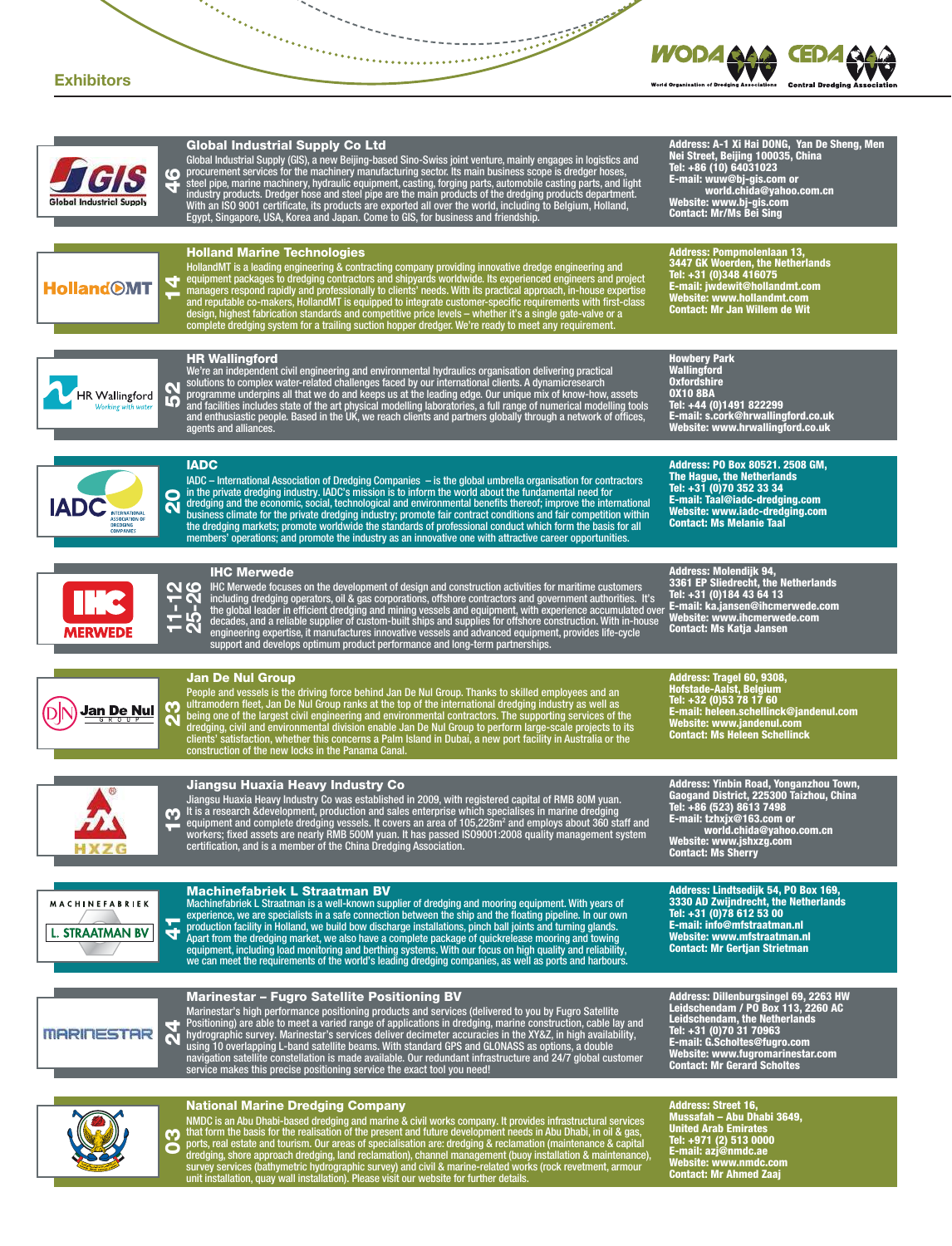



stema

Stema Systems supplies hydrography, positioning and oceanology-related measurement systems.<br>Besides the design and manufacturing of these products, Stema Systems integrates sensors, systems and<br>software based upon customer

Address: Poppenbouwing 52, PO Box 69,<br>Tel: +31(0)34 558 0395<br>Tel: +31(0)34 558 0395<br>E-mail: brian.aldjah@stema-systems.nl<br>Website: www.stema-systems.nl<br>Contact: Mr Brian Aldjah